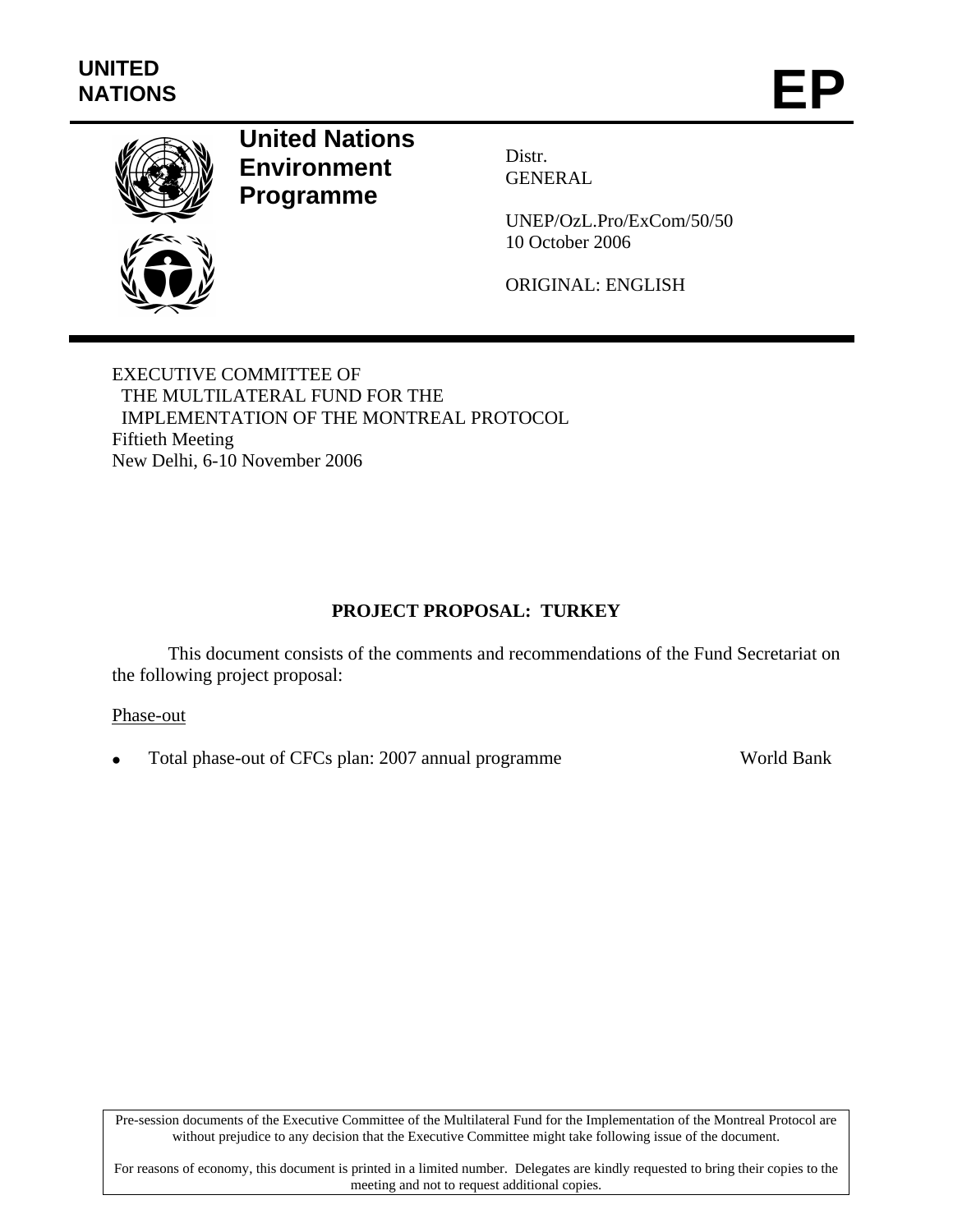## **PROJECT EVALUATION SHEET – MULTI-YEAR PROJECTS TURKEY**

#### **PROJECT TITLE BILATERAL/IMPLEMENTING AGENCY**

| Total phase-out of CFCs plan: 2007 annual programme |                                                    |  |                                                |  | World Bank |  |  |
|-----------------------------------------------------|----------------------------------------------------|--|------------------------------------------------|--|------------|--|--|
|                                                     |                                                    |  |                                                |  |            |  |  |
| NATIONAL CO-ORDINATING AGENCY:                      |                                                    |  | Ministry of Environment and Forests (MoEF) and |  |            |  |  |
|                                                     | Technology Development Foundation of Turkey (TTGV) |  |                                                |  |            |  |  |

#### **LATEST REPORTED CONSUMPTION DATA FOR ODS ADDRESSED IN PROJECT A: ARTICLE-7 DATA (ODP TONNES, 2005**, **AS OF SEPTEMBER 2006)**

| $\mathop{{\rm TFC}}$<br>I | 32.80 |
|---------------------------|-------|

| $\bf B$ :  |         | <b>COUNTRY PROGRAMME SECTORAL DATA (ODP TONNES, 2005, AS OF SEPTEMBER 2006)</b> |       |          |                          |  |
|------------|---------|---------------------------------------------------------------------------------|-------|----------|--------------------------|--|
| <b>ODS</b> | Aerosol | Foam   Ref. Servicing                                                           | l ODS | Solvents | Process agent   Fumigant |  |
| $CFC-11$   |         | 41.00                                                                           |       |          |                          |  |
| $CFC-12$   |         | 91.00                                                                           |       |          |                          |  |

**CFC consumption remaining eligible for funding (ODP tonnes)** 0

**CURRENT YEAR BUSINESS PLAN:** Total funding US \$530,000: total phase-out 54.3 ODP tonnes.

| PROJECT DATA                                 |                                              | 2004     | 2005     | 2006         | 2007           | 2008         | 2009         | 2010           | <b>Total</b> |
|----------------------------------------------|----------------------------------------------|----------|----------|--------------|----------------|--------------|--------------|----------------|--------------|
|                                              | <b>Montreal Protocol limits</b>              | 3,805.7  | 1,903    | 1,903        | 571            | 571          | 571          | $\Omega$       |              |
| <b>CFCs</b>                                  | Annual consumption limit                     | 316      | 150      | $\mathbf{0}$ | $\Omega$       | $\Omega$     | $\Omega$     | $\Omega$       |              |
| (ODP<br>tonnes)                              | Annual phase-out from<br>ongoing projects    | $\Omega$ | $\Omega$ | $\theta$     | $\Omega$       | $\Omega$     | $\Omega$     | $\Omega$       |              |
|                                              | Annual phase-out newly<br>addressed          | 166      | 150      | $\mathbf{0}$ | $\Omega$       | $\theta$     | $\Omega$     | $\Omega$       |              |
|                                              | Annual unfunded phase-out                    | $\Omega$ | $\Omega$ | $\mathbf{0}$ | $\mathbf{0}$   | $\theta$     | $\Omega$     | $\overline{0}$ |              |
| <b>PHASED OUT</b>                            | <b>TOTAL ODS CONSUMPTION TO BE</b>           | 166      | 150      | $\mathbf{0}$ | $\bf{0}$       | $\bf{0}$     | $\mathbf{0}$ | $\mathbf{0}$   | 1009         |
|                                              | Project cost as originally submitted (US \$) |          |          |              |                |              |              |                |              |
|                                              | Final project costs (US \$):                 |          |          |              |                |              |              |                |              |
|                                              | Funding for World Bank                       | 750,000  | 750,000  | 500,000      | $\overline{0}$ | $\Omega$     | $\Omega$     |                | 9,000,000    |
|                                              | <b>Total project funding</b>                 | 750,000  | 750,000  | 500,000      | 0              | $\mathbf{0}$ | $\bf{0}$     |                | 9,000,000    |
|                                              | Final support costs (US \$):                 |          |          |              |                |              |              |                |              |
| Support cost for World Bank                  |                                              | 45,000   | 30,000   | 30,000       | 30,000         | 30,000       | 30,000       | 25,000         | 810,000      |
| <b>Total support costs</b>                   |                                              | 45,000   | 30,000   | 30,000       | 30,000         | 30,000       | 30,000       | 25,000         | 810,000      |
| TOTAL COST TO MULTILATERAL<br>$FUND$ (US \$) |                                              | 795,000  | 780,000  | 530,000      | 30,000         | 30,000       | 30,000       | 25,000         | 9,810,000    |
|                                              | Final project cost effectiveness (US \$/kg)  |          |          |              |                |              |              |                | n/a          |

**FUNDING REQUEST:** Approval of funding for sixth tranche (2006) as indicated above.

| <b>SECRETARIAT'S RECOMMENDATION</b> | Blanket approval |
|-------------------------------------|------------------|
|                                     |                  |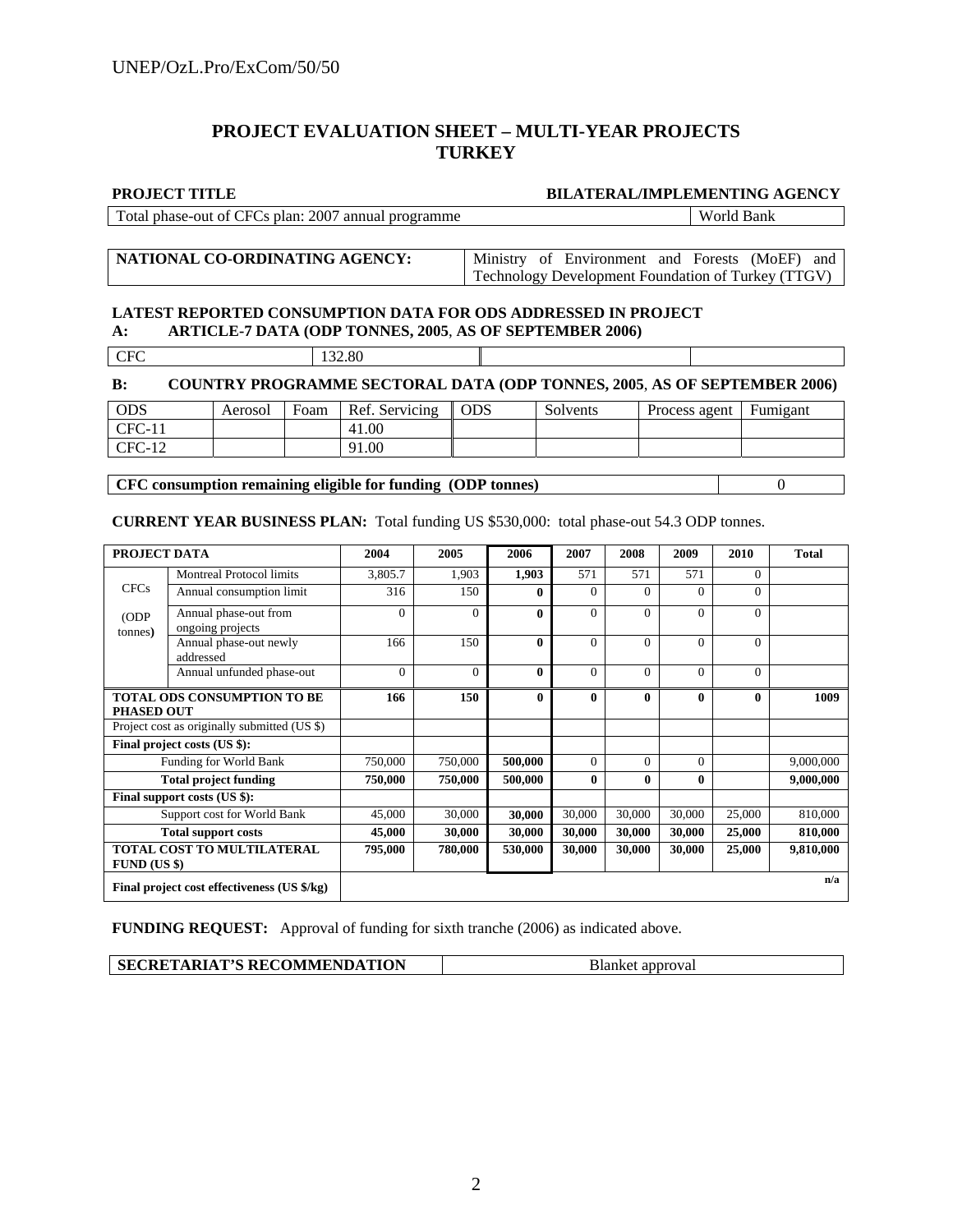### **PROJECT DESCRIPTION**

1. On behalf of the Government of Turkey, the World Bank has submitted to the  $50<sup>th</sup>$ Meeting of the Executive Committee the request for a sixth and final tranche of the National Plan for Total Phase-out of CFCs at a total cost of US \$500,000 plus agency support costs of US \$30,000. The national plan for Turkey was approved at the  $35<sup>th</sup>$  Meeting. The National Plan will lead to the early final phase-out of CFCs in the country by this year and will assist the Government of Turkey to meet and sustain its 2007 and 2010 compliance targets for CFC consumption.

#### **Background**

2. The Agreement on phase-out of CFCs in Turkey was approved at the 35th Meeting of the Executive Committee in December 2001, at a total cost of US \$9.0 million. Under the National CFC Phase-out Plan, the following control targets have been agreed between the Executive Committee and the Government of Turkey.

|                         | 1999            | 2001 | 2002 | 2003     | 2004     | 2005     | 2006     | 2007     | 2008     | 2009     |
|-------------------------|-----------------|------|------|----------|----------|----------|----------|----------|----------|----------|
|                         | <b>Baseline</b> |      |      |          |          |          |          |          |          |          |
| Maximum allowable       |                 |      |      |          |          |          |          |          |          |          |
| CFC-12 consumption      | 736             | 700  | 650  | 334      | 166      | 100      | $\theta$ | 0        | $\theta$ | $\Omega$ |
| (ODP tonnes)            |                 |      |      |          |          |          |          |          |          |          |
| Maximum allowable       |                 |      |      |          |          |          |          |          |          |          |
| CFC-11 consumption      | 1,049           | 300  | 250  | 200      | 150      | 50       | $\theta$ | 0        | $\theta$ | $\Omega$ |
| (ODP tonnes)            |                 |      |      |          |          |          |          |          |          |          |
| Maximum allowable       |                 |      |      |          |          |          |          |          |          |          |
| CFC-115 consumption     | 9               | 9    | 9    | $\Omega$ | $\Omega$ | $\Omega$ | $\Omega$ | 0        | $\theta$ | 0        |
| (ODP tonnes)            |                 |      |      |          |          |          |          |          |          |          |
| Max allowable total ODP |                 | 977  | 909  | 534      | 316      | 150      | $\theta$ | $\Omega$ | $\theta$ | 0        |
| (ODP tonnes)            |                 |      |      |          |          |          |          |          |          |          |

#### National Control Targets for Turkey for CFC-11, CFC-12 and CFC-115 consumption in ODP tonnes

3. At the 35<sup>th</sup> Meeting, the Executive Committee approved the first tranche of this plan, and subsequent tranches at the  $38<sup>th</sup>$ ,  $41<sup>st</sup>$ ,  $44<sup>th</sup>$  and  $47<sup>th</sup>$  Meeting. The World Bank has submitted for consideration by the Executive Committee a progress report on the implementation of the National Plan for Total Phase-out of CFCs in Turkey for the period September 2005 to August 2006. It submitted also a verification report as well as an annual implementation programme for 2007, combined with the request for release of the sixth and final tranche of US \$500,000.

#### Progress report

4. The 2006 progress report describes the implementation activities between August 2005 and July 2006 and can be summarized as follows:

(a) After larger manufacturers had received support in previous years, the activities began to focus on small- and medium-sized enterprises (SME). In total, SMEs have signed contracts for a total amount of US \$1.88 million. As of August 2006, US \$1.7 million has been disbursed to SME's. All SME's have completed the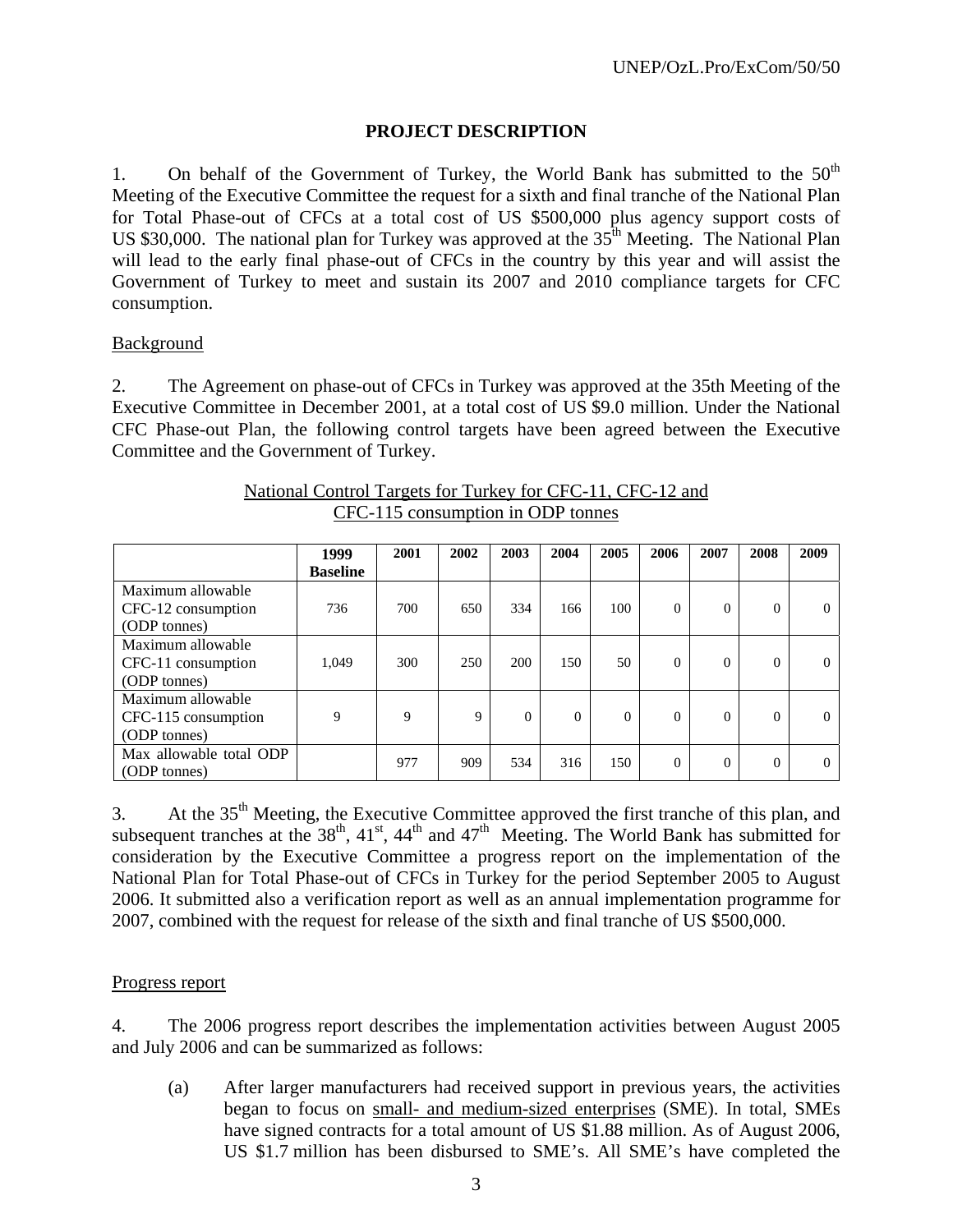projects. The verification of all the sub-projects will be completed by the end of 2006.

- (b) In the refrigeration sector, a training program for servicing technicians, additional to training already undertaken, is under preparation and is planned to be implemented in the coming year. The installation of one reclaim center had already been completed, and two more were almost completed by July 2006. It is planned that 19 recycling centers would be ready by end of 2006, but as of submission of the documentation to the Secretariat the necessary contracts had not yet been signed. Recovery equipment has been distributed to the refrigeration servicing sector since April 2005, and finalization of distribution is planned for the end of 2006. Contracts for the replacement of two chillers were signed in late 2005, and for another 2 chillers in the first months of 2006. Discussion with 2 more chiller owners are ongoing and expected to be concluded later this year. Since the beginning of the project, 12 companies have signed contracts for the replacement of 24 chillers with a total amount of US \$2.56 million. A contract for the end-user retrofit of 1,500 commercial refrigerators was signed with Coca-Cola in December 2005. The project covers 60% of the retrofit costs, reflecting the local ownership.
- (c) A new regulation was published in May 2006 which bans import of CFC's from 1 January 2006 and halons from 1 January 2008 onwards. The regulation covers also statements on recovery and recycling. No CFC import licenses have been issued for 2006. There was no request from the Custom Department to repeat the customs training courses in 2006, consequently no courses have been held.
- (d) In accordance with the Agreement between Turkey and the Executive Committee of the Multilateral Fund, one performance indicator for tranche release refers to the value of contracts signed. The requirement for the release of the sixth tranche is that the value of contracts signed should amount to at least US \$ 6.8 million. As of July 2006, the amount for which contracts have been signed stood at US \$7.853 million, the condition being therefore fulfilled.

#### Verification report

5. The verification report on CFC consumption in Turkey was prepared by a national consulting company, which interviewed officials in the Ministry of Environment and Forestry as well as importers, reviewed import licensing and customs records, and checked data on sales and stock in importing companies. For 2005, the consumption targets were set in the agreement at a level of 150 ODP tonnes. According to the verification report, actual imports in 2005 were 132.490 ODP tonnes, representing 88% of the target consumption. The consumption target has therefore been fulfilled.

#### 2007 annual plan

- 6. The annual plan for 2007 consists of the following components:
	- (a) Review and further strengthening of existing phase-out policies and regulations;